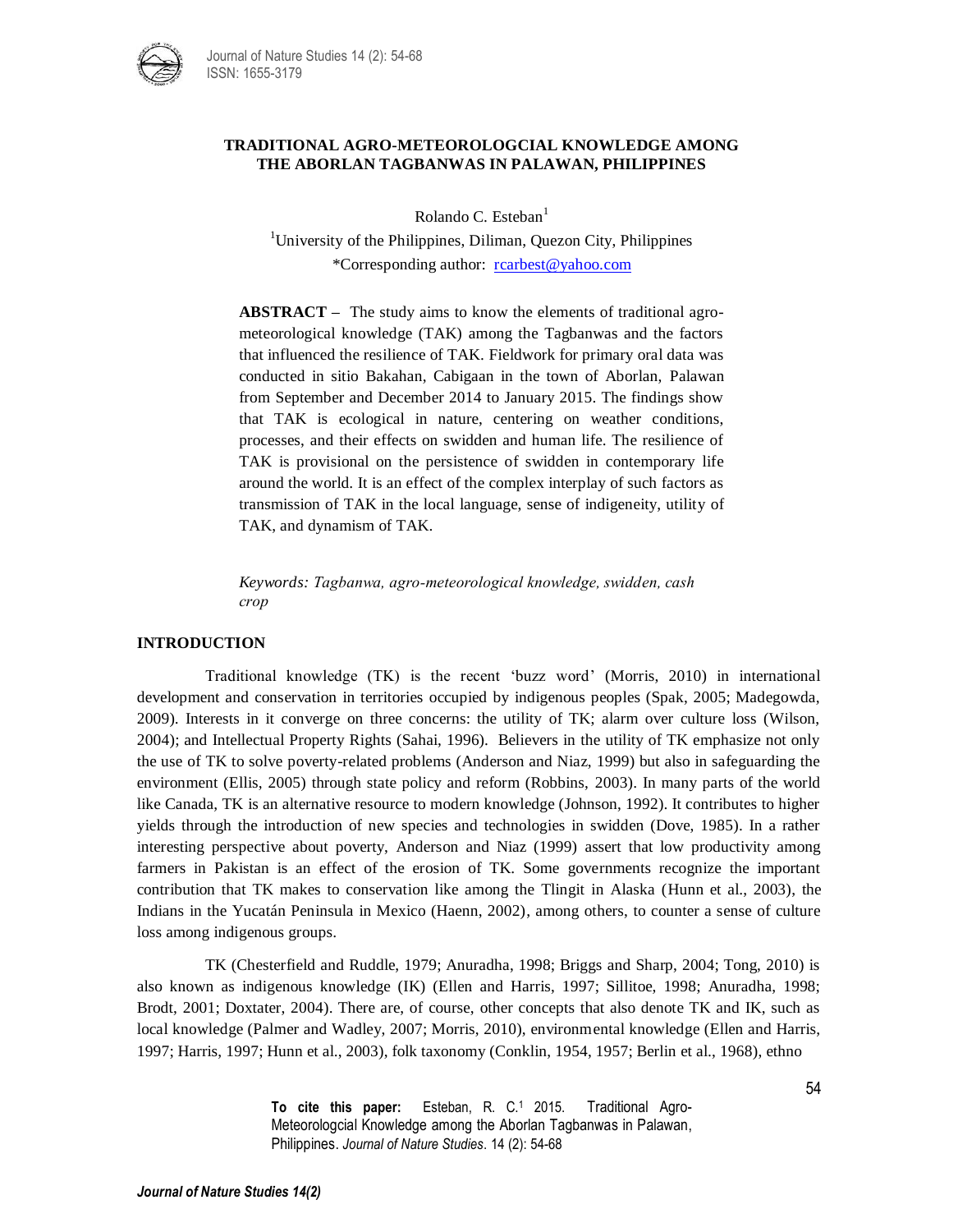ecology (Frake, 1962; Eder 1978, 1987, 2003), and so forth. Experts define it differently. In the broadest sense, WIPO (1998-1999) uses TK to refer to "knowledge systems, creations, innovations and cultural expressions which: have generally been transmitted from generation to generation; are generally regarded as pertaining to a particular people or its territory; and, are constantly evolving in response to a changing environment" (p. 25). Abele (1977) defines it as "Knowledge and values which have been acquired through experience, observation, from the land or from spiritual teachings, and handed down from one generation to another" (p. iii). The definition emphasizes the significance that people give to TK, the 'spiritual' dimension of some TK, and the orality of TK. Morris (2010) regards TK "the knowledge that ordinary people have of their local environment: environs meaning what is around us" (p. 2).

TK is shared, empirical, practical, informal, dynamic, and may involve a 'conservation ethic' or not (Morris, 2010). It relates to a particular environment inhabited by a group (Frake, 1962). Members of the group know and share it (Barth, 1995). It is empirical, based on experience (Sillitoe, 1998). It is practical, utilitarian, and pragmatic (Jacobs, 2005). It is informal, passed on orally, uncodified (Abele, 1977; Barth, 1999), and practiced outside ritual (Morris, 2010). It is dynamic, constantly adapting to a changing environment (Brodt, 2001; Briggs and Sharp, 2004). It is more a phenomenon among swiddeners than among urbanites like those in the UK (Morris, 2010) and Spain (Reyes-Garcia et al., 2014, p. 223) who practice it in home gardens.

Morris (2010) classifies TK into two: ecological and non-ecological (see also, Stevenson, 1996). Weather, agriculture, landraces, commercial or exotic species, and so forth, are ecological (WIPO, 1998-1999); while arts, folklore, rituals, and so forth, are non-ecological (WIPO, 1998-1999). Agrometeorological knowledge (TAK) is a category of TK about the weather applied on agriculture, particularly swidden (Thomson, 1948; Chevalier, 1980; Dove, 1985; Huber and Pedersen, 1997; Brodt, 2001; Dominguez and Kolm, 2005; Dixon et al. 2010). TAK is a knowledge system "embodied in the technologies farmers now have at their disposal" (Anderson and Niaz, 1999, p. 338).

TAK applies more on swidden than in lowland agriculture around the world, including the Philippines. A few Philippine groups engaged in swidden are subjects of studies by anthropologists: the Hanunuos of Mindoro (Conklin, 1954, 1957); the Subanens of the Zamboanga Peninsula (Frake, 1962); and the Bataks of Palawan (Eder, 1977, 1978, 1987, 2003, 2004; Warren, 1964, 1984). Quite expectedly, small groups like the Tagbanwas are least studied. Tagbanwa (Conant, 1909; Barrows, 1910; Scebold, 2003) refers to three mutually unintelligible, minor languages spoken in Palawan, namely: (1) Calamian Tagbanwa in Culion (Reid, 1971; Fabinyi, 2010); (2) Aborlan Tagbanwa in Aborlan (Reid, 1971); and (3) Central Tagbanwa in the towns of San Vicente, Roxas, and Taytay (Reid, 1971; Scebold, 2003).

Anthropologists (Warren, 1964; Eder, 1977, 1978, 1987) and linguists (Scebold, 2003; Davis, 2003) specializing on the Tagbanwas consider the group a vanishing people. Olofson (2007) regards Tagbanwa an "'endangered language" (p. 401) for three reasons. First, few Tagbanwa children speak Tagbanwa; second, few adult Tagbanwas speak the language; and, third, Tagbanwa has been "subordinated by in-migrants speaking other languages" (Olofson, 2007, p. 401). The language shift that is happening among the Tagbanwas today is traceable to the influence of in-migration that began in the 1930s and intensified in the 1950s (Perez, 1984; Scebold, 2003; Eder, 2004). The effects of linguistic shift, together with other factors, on the future of TAK remain unexamined. It is against this background that the paper aims to provide answers to two questions: first, what constitutes TAK?; and, second, what factors would explain the resilience of TAK?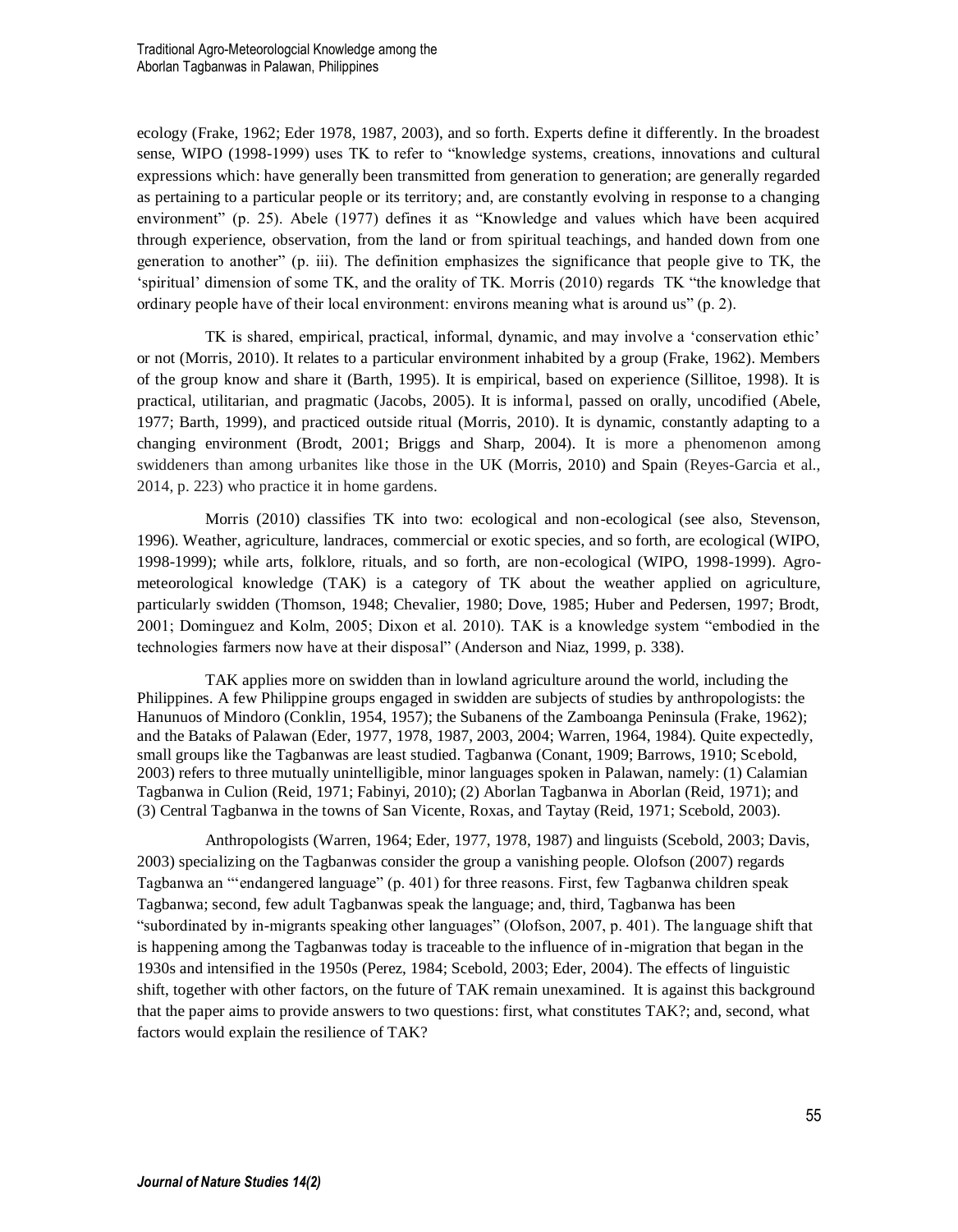# **METHODOLOGY**

Aborlan is a first class municipality of Palawan located south of Puerto Princesa (Fig. 1). It has 19 barangays, and an estimated population of 32,209 as of May 2010 [\(www.nsb.gov.ph\)](http://www.nsb.gov.ph/). Cabigaan, a barangay of Aborlan, is located in the interior of the town. It has a mixed population composed of Tagbanwas and incomers like the Visayans, Tagalogs, Ilocanos, Cuyunons, Muslims, and other groups (Eder, 2004). Curiously, though, the people of Bakahan are entirely Tagbanwa, who trace their origin to members of the Nangnang family who settled in the place in the 1950s. They are proud of being Tagbanwa, upholding Tagbanwa values and beliefs and practicing swidden, a form of horticulture on the edges of the adjacent forests (Doedens et al. 1995). TAK is alive and robust in Bakahan even as some Tagbanwas also engage in other livelihoods, e.g., employment, *habal-habal* (transporting passengers on motorbike), and trading.

I did fieldwork in Bakahan first in 18-21 September 2014, and next from 18 December 2014 to 5 January 2015, for a paper on TAK. Bakahan is approximately 30 minutes by *habal-habal* from the *poblacion* of Aborlan. The *poblacion* is 43 kilometers from Puerto Princesa and only an hour from the city by bus. I decided to do fieldwork in Bakahan because the population is entirely Tagbanwa, and they still practice TAK in swidden. I interviewed eight informants, all belonging to the Nangnang family. Each informant is a household head, who, together with the rest, represent the core Tagbanwa population of Bakahan. Five are males, namely: Artemio Sakmon (77 years old); Jolito Nangnang (56 years old); Damido Nangnang (48 years old); Nando Nangnang (50 Years old); and Juanito Ngani (87 years old). Three are females, namely: Rosalina Nangnang (86 years old); Flora Apid (83 years old); and Gloria Imag (74 years old). The eighth informant Damido, a son of Rosalinda Nangnang, is my host.



Fig. 1. Map of Study Site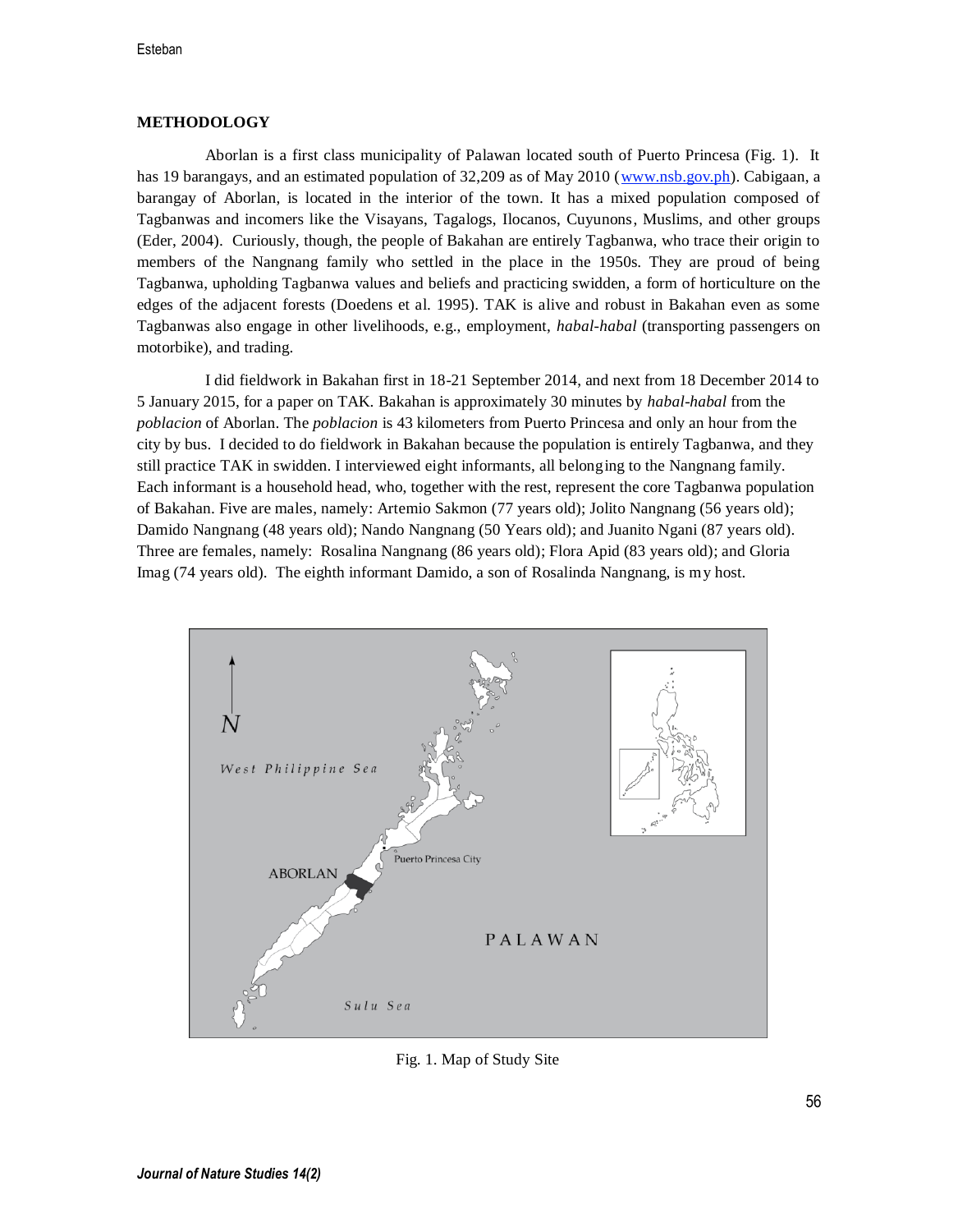I engaged the informants in talk (Tagalog, *kuwentuhan*; English, conversation), rather than gather data through conventional, formal interview procedures. Talk is an established method of primary oral data gathering in qualitative research. Palmer and Wadley (2007) demonstrate that "talk about the environment is the expression of knowledge about the environment" (p. 749,) articulated in "environmentalist terms" (Mills et al., p. 579). I opted for general questions based on the objectives of the paper to allow the participants to explore and elaborate on their thoughts, instead of using a detailed questionnaire. The informants participated in a talk first in the morning of 19 September 2014, and next in the morning of 21 September 2014. I visited the field of Damido, which was an hour and a half from Bakahan, on 20 September 2014. I followed up the talks from 18 December 2014 to 5 January 2015. I made notes of the talks and presented the preliminary findings of the research to the informants in the afternoon of 5 January 2015, to ensure that my findings reflect their views. Relevant literature supplement the ethnographic data upon which the paper is based. As is the practice in anthropology, the remainder of the paper is written in the ethnographic present.

## **FINDINGS**

The Tagbanwas of Aborlan are Christians, hence, assimilated into the dominant culture. Most are Catholics and some are members of New Tribe, a born again group that consider traditional Tagbanwa life ways evil, particularly rituals (*pagdiwata*). Members of New Tribe and most Catholic Tagbanwas living in the *poblacion* deny that they are Tagbanwa, with little or no knowledge of Tagbanwa culture anymore. The Tagbanwas of Bakahan are Catholics, and they still know Tagbanwa culture.

## **TAK as Traditional Environmental Knowledge**

TAK is about the relationship between a group and their environment and the knowledge and practices that evolve from such relationship (Frake, 1962; Morris, 2010). It regards weather "a system of local, qualitative interrelationships of humans and spirit powers" (Huber and Pedersen, 1997, p. 577) that affects crops, farm animals, and humans in multifarious ways.

TAK is a systematic, organized body of knowledge about ecological phenomena, their relationships, and causes and effects (Service et al., 2014). Weather (*tiempo*) is an effect of the elements like the wind (*deres*) and rain (*uran*). When clouds are not very thick, a wet wind (*darikdik*) is likely to blow, which is good to crops. Dry wind (*masaripoot*) presages a humid day and moderate rain. Steady, 'unmoving' clouds indicate weak wind (*malubay nga deres*). Strong wind (*makseg nga deres*), which refers to the SW Monsoon (*abagat*), blows from the west, across the mountains, and is indicated by dark (*maitum*), fast moving clouds (*kunom*).

The Tagbanwas stay at home for safety when a strong wind blows. They check on the condition of the crops in the field after a strong wind. The SW Monsoon causes damage on rice in three ways that lead to poor harvest. The rice harvest is chaffy (*mapadek*) when the wind blows at the time that the rice is flowering (shaken, *nauyeg*), the rice falls to the ground, if not break in the wind, or a rice disease called *dugma* causes the leaves to curl. When *dugma* attacks rice, the traditional cures include *patabokan*, which involves burning pepper (*katumbal*) in the field to drive away pests. Another method, *magalsa*, involves burning parts of a poisonous forest plant called *tubli* for the same purpose.

Rain is associated with the monsoons. The rain that the SW monsoon brings is variable – it can be strong or weak (*kasa nga uran*). It is cold and causes pestilence (*peste*) on such farm animals as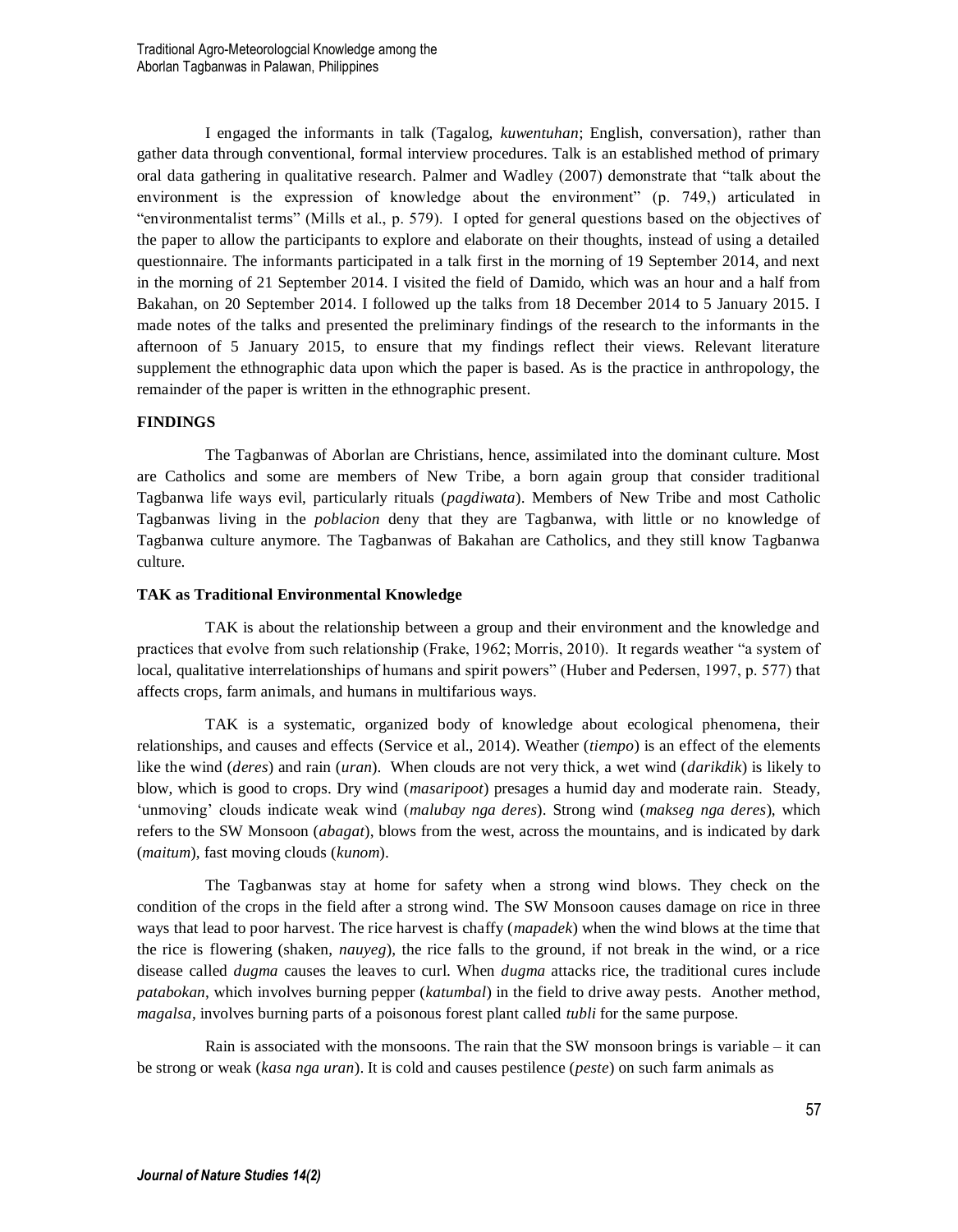chickens and pigs, as well as diseases (*sarot*) in humans, particularly colds, coughs, and asthma. Root crops like sweet potatoes (*camote*) suffer from rot due to worms, the melons are not sweet, and the rice harvest is chaffy (*mapadek*). Pestilence, diseases, and poor harvest indicate bad time (*maaraet i banwa*). The NW Monsoon (*amyan*), which blows from the sea on the east, brings moderate rain that takes longer to cease (*rambang nga uran*).

No strong earthquakes strike Palawan because it is not located on a seismic zone. There are no typhoons and disastrous floods like those in Manila because the island is located away from the typhoon belt (see Fig. 1). The Tagbanwas, though, mention flood, which is of two types. The first is a prelude to flood (*luyod/katalan*) that happens when a plant called *palochina* (Tagbanwa, *tabraw*) is in bloom. When this happens, the Tagbanwas believe that the biggest snake (*tandayag*), a huge python, leaves the forest and lets the floodwaters carry it downriver. The yellow *tabraw* blooms guide the *tandayag* on its way to the sea. Flood (*lenep*) follows *luyod*, causing destruction in communities near rivers, including death to animals and humans in some instances. When a *luyod* happens, the people living in low-lying areas usually evacuate to the school that is located on higher ground for safety.

The environment is a moral space (Huber and Pedersen, 1997). Deities produce the weather, responding to transgressive human activity on the environment by causing bad times. Disaster is due to evil ways, and events like floods are punishments for sins. When destructive floods occur, the Tagbanwas summon a religious functionary, a *bailan* (shaman), for a propitiatory rite. The *bailan* performs a ritual (*magdiwata*) to prevent destruction that a *lenep* may cause. An offering (*magbutang*) is made to deities in the hope that no humans and animals would perish in floods. Chicken is a common offering in a ritual called *padayo*. The chicken that a *bailan* sacrifices and throws to the overflowing river carries the sins of the village down to the sea.

Landslides happen in the forest (*kagebatan*) but they are rare. They take place when the forest soil loosens due to rains and tremors or when an old tree falls. Rocks, gravel, and soil from landslides could destroy an entire swidden (*kaingin*). When these happen, the farmer runs for safety and hopes for harvest from his field no matter how meagre it would be. Like landslides, droughts seldom happen. Nevertheless, they signal bad times (*maaraet i banwa*), particularly hunger due to poor harvest as plants die in the heat of the sun and for lack of water.

TAK, as a knowledge system (Barth, 1995; Anderson and Niaz, 1999; Zegeye and Vambe, 2006), is a resource (Schultz, 1964; Machlup, 1984). It persists because it provides valuable information about swidden (Brodt, 2001). Although they have radios and some have televisions, the Tagbanwas regard mass media a means of entertainment for the youth, not a source of facts on nature regimes (Haenn, 2002). They say that reliance on weather forecasts on radios and televisions inevitably leads to 'culture loss' (Wilson, 2004).

Like the other groups indigenous to Palawan (Eder, 1999; Rigg, 2005; Cramb et al., 2009; Fabinyi, 2010), the Tagbanwas are experiencing an economic shift, a phenomenon that began six years ago. This pertains to the production of ginger as a high value crop in swidden. The new houses, motorbikes, and college education of the children become possible because of income from ginger. Beginning in 2014, they are planting again rice, an intercrop to ginger, for food independence. They have since then desisted from gathering such non-timber forest products as beeswax, honey, *yantok* (rattan, *Calamus caesius*), copal (resin from *Agathis dammara*), and other fossil resins from various tropical trees for trade (Cadeliña, 1982; Conelly, 1992), which the government prohibits.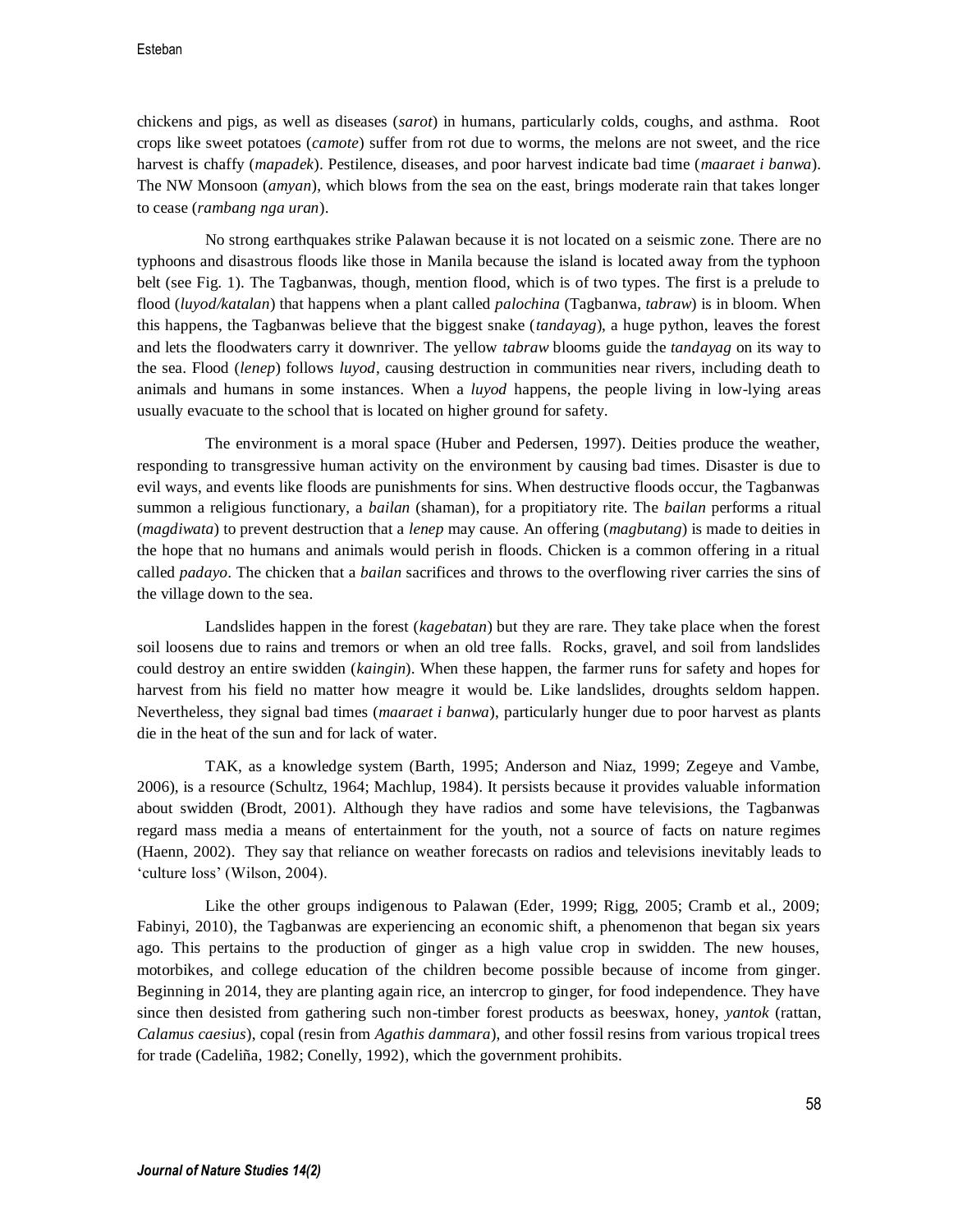Gathering predates the Spanish period (Fox, 1953; Kress, 1977). It is an intensive practice, which accounts for the depletion of copal in adjacent forests by two Tagbanwa settlements on the coast (Conelly, 1985, 1992). Stricter laws on land classification and use proscribe swidden in primary forests (*geba*) and gathering (Eder, 1987; Novellino, 2011). The shift to ginger production is partly a response to demands for ginger in the market as well as to stricter forestry laws. The Tagabanwas grow ginger and rice at about the same time of the year, which involves the use of same agro-meteorological knowledge and practices.

## **Resilience of TAK**

Experts offer such factors as language, indigeny, utility, and the dynamism to explain the resilience of TAK. Some assign language a key role (Briggs and Sharp, 2007) in that it facilitates the transmission of TAK across generations. Moreover, since TAK is a local knowledge system, indigenous language is the medium by which groups reproduce TAK. Quite interestingly, the Tagbanwas of Bakahan still speak Tagbanwa in everyday life, and they still practice swidden using TAK in the local idiom. Since children participate in farm work, swiddeners reproduce TAK not only through instruction but also through observation and practice at a young age. Briggs and Sharp (2007) maybe cited here, who state that, "As Agrawal (1995) argues, indigenous knowledge is not simply about language and expression, but about these material conditions through which people must survive" (p. 673).

Indigeny, the condition of being native to a place, aids the survival of TAK, a practice and process linked to identity. The Tagbanwas of Bakahan emphasize it to differentiate themselves from those outside the sitio like the converts to New Tribe. They consider TAK important in defining and reinforcing ethnicity, Tagbanwa-*ness*, which is cultural and political at the same time (Johnson, A., 1992). The experience of the natives of the Yukon Peninsula in Canada is relevant in this context. Thus,

"traditional knowledge is closely linked to the inherent rights fundamental to the identity of the Tr'ondëk Hwëch'in people and integral to the cultural, political, economic, and social distinctiveness of the Tr'ondëk Hwëch'in (cited in Roburn and the Tr'ondëk Hwëch'in Heritage Department, 2012, p. 445)."

In their study of the role of IK in bureaucratic management among the Yarrabah in Queensland, Australia, Babidge, et al., (2007) find IK bonded with notions of indigeneity, identity, and change in a dynamic world. Citing Schor, they argue that indigenous groups look at IK "as a force for change and movement, as synonymous with empowering and dynamic identification rather than static and divisive identity" (Babidge et al., 2007, p. 150). They add, saying that, "indigeneity can be conceptualized as an active system of identification, and indigenous knowledge a dynamic contemporary process of management of people and place" (Babidge, et al., 2007, p. 150).

TAK is user-centered. Those who keep it are also the end users because they consider it important in many ways. In Central India, Brodt (2001) observes that only valuable TAK lasts through practice. TAK that is useful in and adaptive to everyday life survives, while those that are not pass into oblivion. It continues to inform the understanding of cause and effect of weather phenomena, and their effects on swidden, plants and animal farms, and human life. It makes possible the production of such cultivars as taro, cassava, a variety of vegetables and root crops, and cereals like rice and corn for food. Regardless of the variety preferred, the same knowledge and practices guide the production of ginger. Improved living conditions, including college education, enhance the value of TAK.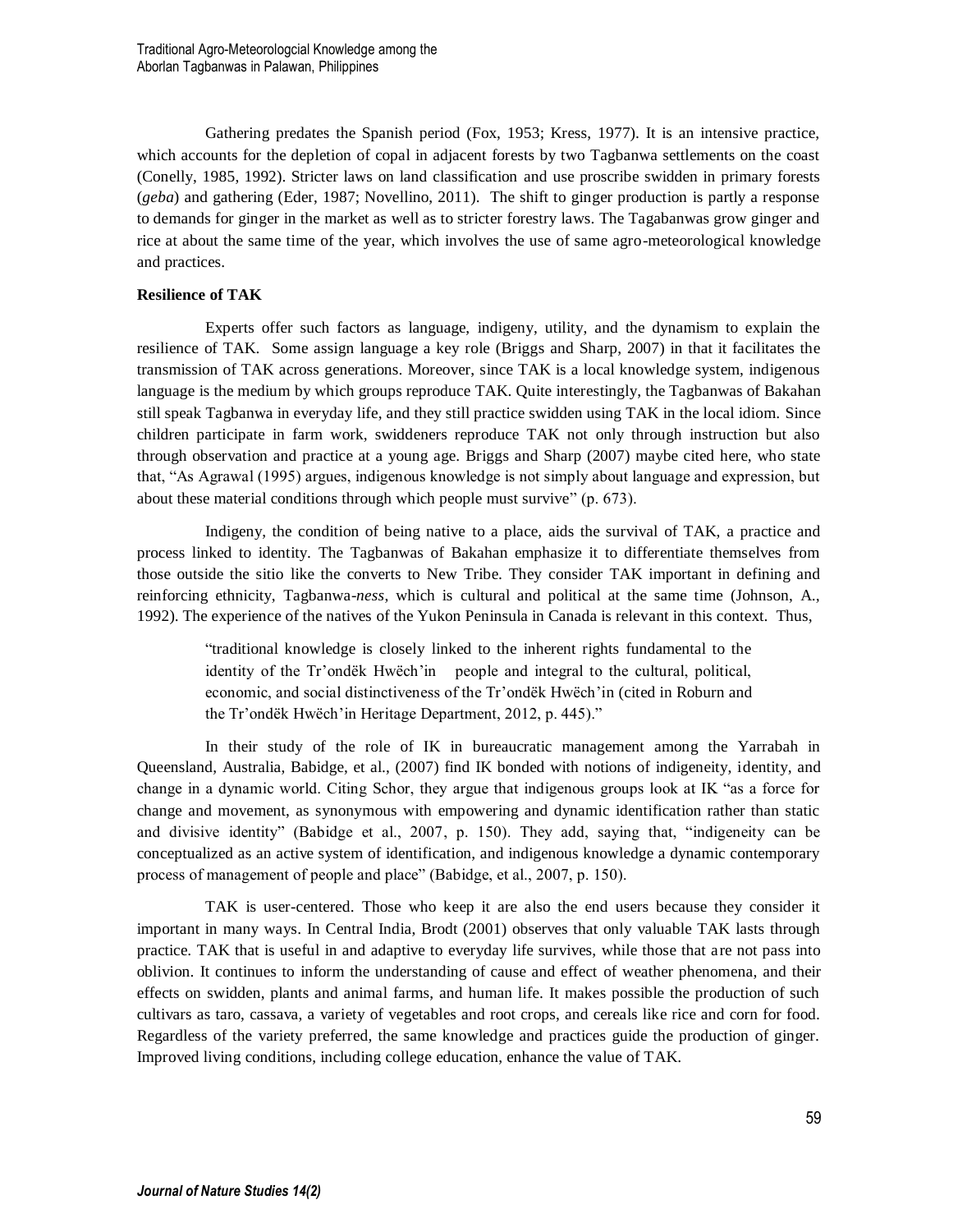Resilience includes the agency of the individual to accommodate new knowledge into an evolving traditional knowledge system (Brodt, 2001). TAK is dynamic, and its persistence is partly due to its 'changing-ness' (Zegeye and Vambe, 2006). Adaptability to new technology and crops strengthens TAK, which may coexist with modern agricultural knowledge. Johnson (1992) forwards the idea that in Belcher Island in Canada, adaptation to change aids the survival of TAK. The shift to ginger production and the re-introduction of rice as an intercrop attest to the dynamism of TAK. Based on their study in Central India, Briggs and Sharp (2004) say,

"Indigenous knowledges all over the world are malleable, altering in response to Western ideas and practices, but also to an ever-changing array of other ways of knowing and doing. This is due to economic and social change, especially as the result of modernisation. Thus we must not underestimate the significance of material conditions which influence the need for different knowledges. Indigenous knowledge cannot ever be understood in isolation of the critical analysis of economic, social, cultural and political conditions (p. 673)."

#### **DISCUSSION**

TAK embodies understanding of the environment, the processes therein, and the effects of these processes on swidden and society. The individual organizes his observations of how such elements as temperature, wind, rain, and so forth, combine to produce nature regimes (Haenn, 2002) that affect swidden and human life. He frames his observations by using words that are familiar to others to signify the individual and social nature of knowledge (Ferrater-Mora and Cohn, 1970; Goffman, 1986; Yamane, 2000). It is like any cultural process critical to group survival, whose creation, expression, and reproduction language mediates (Perry, 2003) from the early stages of life to adulthood. Because the family is the unit of labor in swidden (Frake, 1960; Wiber, 1985), children joining their parents in swidden, learning TAK from instruction, through observation, and by imitation, is part of the process. The transmission of TAK is intergenerational whereby children learn from their parents, who transmit crystalized knowledge that is important to group survival (Robertson, 1996). Like language, indigeneity is a cultural and political process. It is an embodiment, marker, and practice of Tagbanwa-*ness*. It is a daily experience, which involves, to borrow from Fishman (1996), a sense of "being" Tagbanwa and "knowing" and "doing" (pp. 63-69) as such.

Chester and Ruddle (1979) assert that the resilience of TAK remains entangled with swidden. Resilience is a problem solving process that entails, according to Brodt (2001), overcoming "unfavorable sociopolitical and economic forces, which exists quite apart the knowledge, must be overcome first" (p. 118). Reflecting on the prospects of swidden in Southeast Asia, critics underscore the forces that work against the practice (Fox, 2000; Condominas, 2009). Condominas (2009) says that, "shifting cultivation or burned and followed land" creates "the need to large areas of land to nomadify, if I may call it that, their cropping and their dwellings" because "the need for space in which to shift the swiddens is a major handicap for swidden agriculture" (pp. 265, 267). The ban on swidden and gathering highlights these forces and their effects not only on the Tagbanwas but also on other swiddeners in Palawan.

Notwithstanding the issue of land, Smidt-Vogt, et al. (2009) identify three trends that are happening in swidden around the world today. First, other forms of agriculture and livelihoods increasingly replace swidden; second, follow periods are shorter; and, third, despite shorter follow periods, the swidden remains. Swidden in China, Laos, Thailand, Indonesia, and Malaysia is transitioning into other forms of land use due to forest conservation, shift to settled agriculture,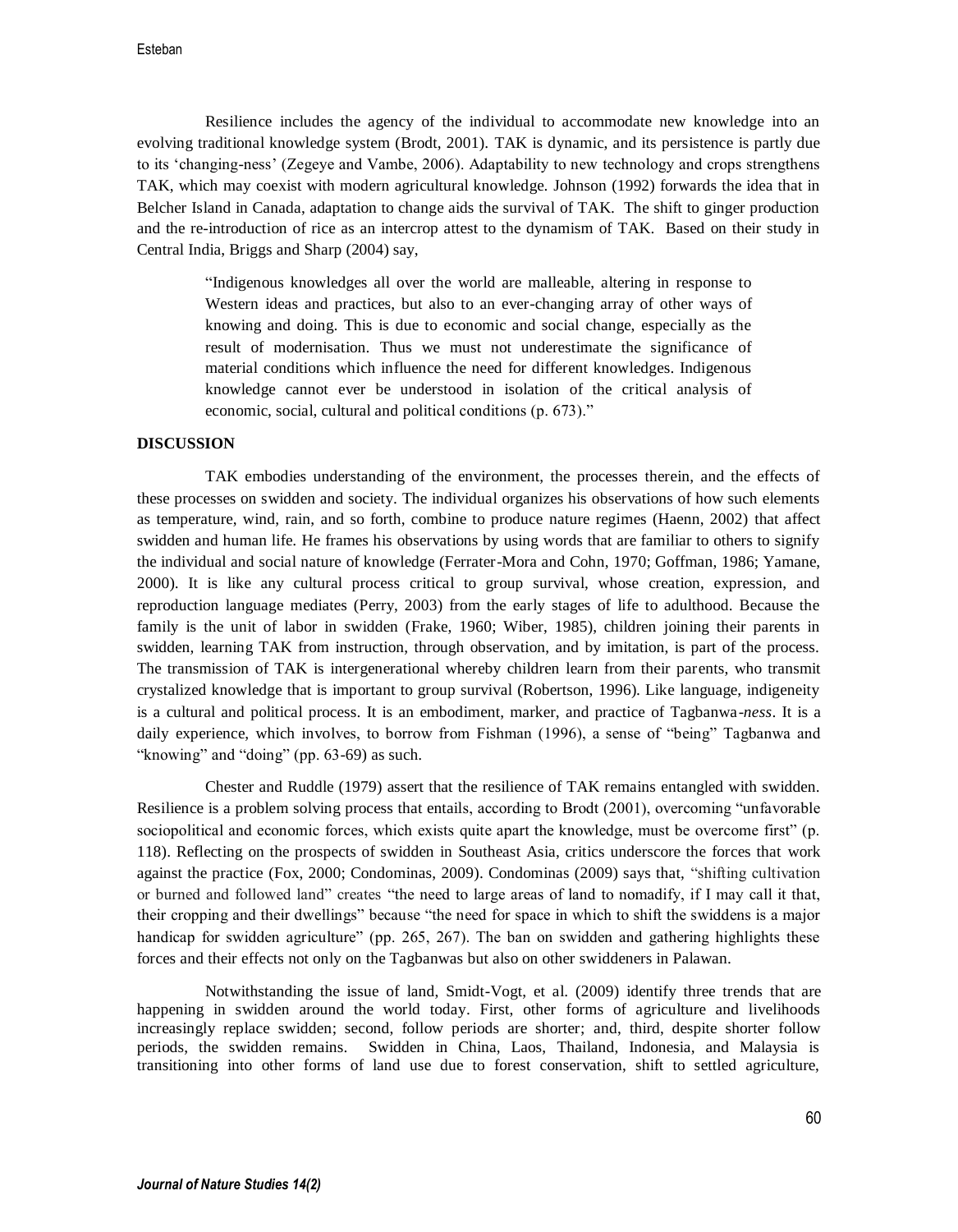resettlement, privatization, industrial agriculture, and the expansion of market (Fox, 2009; Sturgeon, 2007). Except for the promotion of industrial agriculture, these factors also occur in Palawan and affect all swiddeners the same way (Eder, 1977, 1987; Cadeliña, 1982; Novellino, 2011).

The thought that swidden adapts to change and at the same time remains a resilient system needs attention (Smidt-Vogt et al., 2009). Fox (2000) claims that swidden is a rational economic choice for many upland cultivators in the world. Nevertheless, swidden in Southeast Asia (Dove, 1985; Cramb et al., 2009; Fox et al., 2009), Africa, Latin America (Chesterfield and Ruddle, 1979; Chevalier, 1980; Metz et al., 2009), and the Indian sub-continent (Anuradha, 1998) is in flux. Experts, though, cannot agree on the factors of change, the processes involved, and their effects. Generalists like Briggs and Sharp (2004) attribute change to modernization, while Brodt (2001) points up to globalization. Particularists give emphasis to such specific factors as the introduction of new species (Fujisaka 1986), migration (Fujisaka, 1986; Gray, 2009), weather change (Fujisaka, 1986; Huber and Pedersen, 1997), land conversion (Goethals, 1975), laws on forestland (Novellino, 2011), and commercial farming (Goethals, 1975; Fujisaka, 1986; Eder, 1987). These factors, both general and specific, affect TAK.

\ Understanding what is happening in swidden since the 1950s is important. Based on his fieldwork in Java, Geertz (1963) describes the failure of swidden to stabilize or transform itself into another form of agriculture as 'involution.' Swidden among the Tagbanwas is undergoing involution. In Southeast Asia, the strategies include 'dis-intensification' and intensification of swidden, the introduction of cash crops, the reorganization of family-based labor, and resort to livelihoods in the cities (Cramb, et al., 2009). The Tagbanwas try to overcome the obstacles that the ban on activity in primary forests cause (Conelly, 1985, 1992; Novellino, 2011) by resorting to permanent swidden and polyculture. Permanent swidden is an exercise in disintensification, while intensification through polyculture increases yield per hectare (Beckerman, 1983). Labor deployment strategies involve school-age children helping in weeding the swidden and in harvesting the crops. Damido, who once left Bakahan for Manila for work, is back in the sitio as a swiddener.

The adaptability of TAK to change also accounts for its resilience. Swiddeners are rational, dynamic, creative individuals, constantly making decisions, and 'inventing' strategies as they try to grapple with the fluid ecological and social conditions in which they find themselves. Johnson (1972) speculates that individuality and experimentation are common in swidden, which revises views of traditional agriculture as conservative. Permanent swidden and polyculture are not only logical choices; they are also inventive, suggesting trial and error methods and distinctive practices. Citing the African experience, Zegeye and Vambe (2006) state that, "changing-ness" is a characteristic of indigenous knowledge as one observes in the arts and in "some structured cultural institutions that proliferate in Africa" (p. 356).

Permanent swidden and polyculture do not demand additional labor inputs to increase income. Ginger is resistant to weeds and pests and gives greater income to tillers (Conelly, 1992). It makes likely the shift from mobile swidden to "permanently -cropped fields", called *sawah* in Borneo (Padoch, et al., 1998, p. 7), and the transformation of shifting swiddeners into "fixed field farmers" (Padoch, et al., 1998, p. 6). Re-using swidden is sustainable because of income from high value crops. In a way, it aims "to conserve environmental resources and to make agricultural systems ecologically 'sustainable' over the longer term" (Olofson, 1997, p. 84).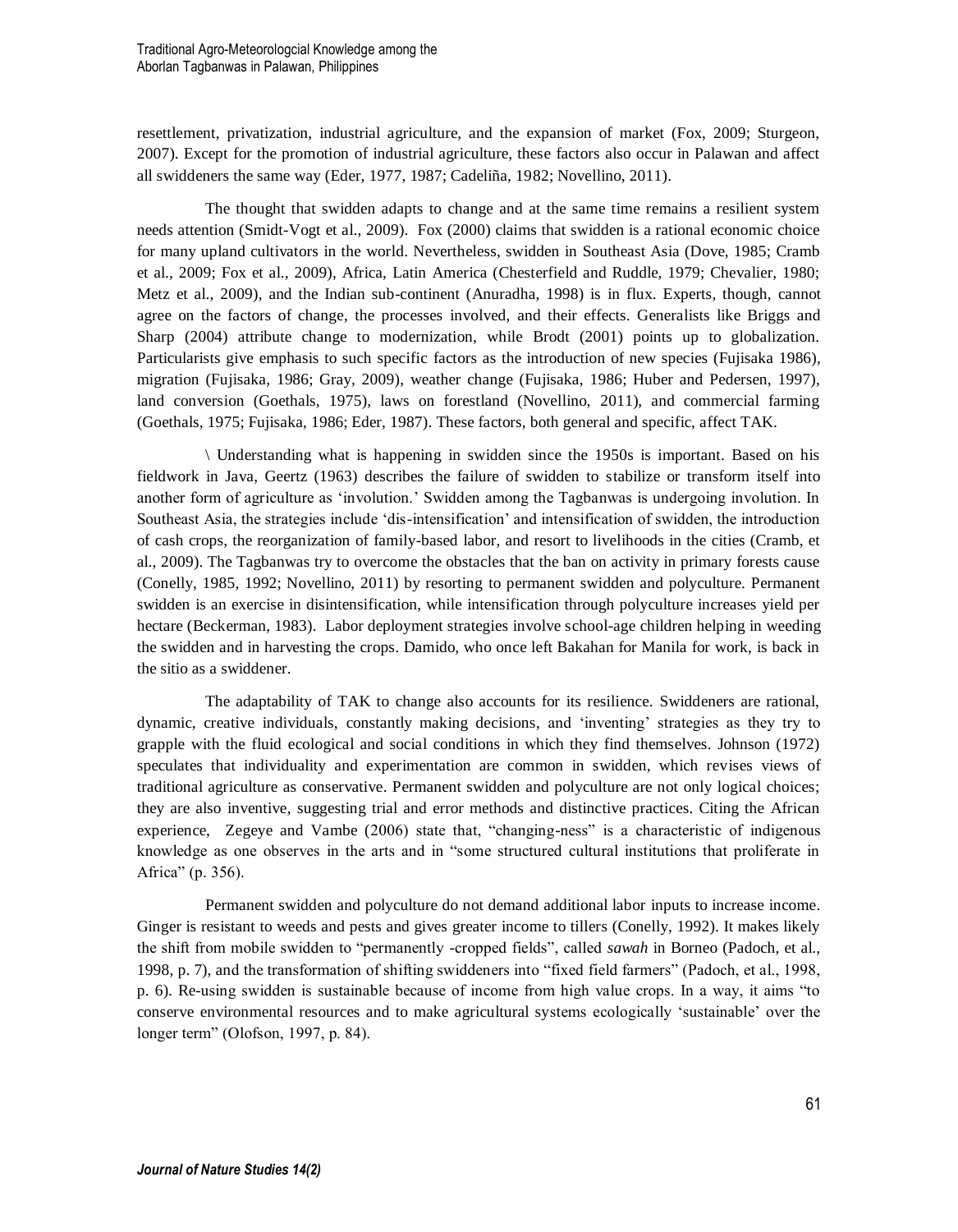Esteban

Some critics, however, raise questions about the resilience of permanent swidden and polyculture (Russell, 1988; Condominas, 2009). Uncontrolled swidden leads to the appearance of tropical savannahs composed of *cogon* (*Imperata cylindrica*). Tillers abandon swiddens two to three years after the first harvest for lack of practices that aim to restore lost fertility and the absence of technology to combat *cogon* (Conklin, 1957; Frake 1962). Swidden then needs 'inexhaustible' land (Condominas, 2009), which, in recent years, the government proscribes to protect the remaining forests of Palawan (Novellino, 2011). Scaff (1948), in his study of swidden in Bukidnon, and Rigg (2005), in Southeast Asia, illustrate that swidden prevents the accumulation of landed property and wealth, which explains the 'poverty' of swiddeners. Indeed, ten years ago, the Tagbanwas hunted wild pigs for meat in the diet, while they collected rattan and copal for cash to supplement income from swidden (Conelly, 1985, 1992). Today, however, improved living conditions because of income from ginger paint a different picture of Tagbanwa life in Bakahan. Cash cropping, though, has its own disadvantages. It leads to increase income, but complete dependence on it increases vulnerability (Cramb, et al., 2009). Nonetheless, swidden provides a safety net by reintroducing rice as an intercrop to ginger toward greater food security.

## **CONCLUSION**

TAK is ecological in nature (Conklin, 1954, 1957; Frake, 1962; Johnson, 1992; Morris, 2010), mirroring group knowledge of weather conditions and their influence on swidden and human life. The resilience of TAK is contingent on the survival of swidden (Chesterfield and Ruddle, 1979), suggesting an elaborate process that implicates transmission of TAK in the indigenous language (Briggs and Sharp, 2007), a deep sense of indigeneity (Babidge et al., 2007), utility (Anderson and Niaz, 1999; Brodt, 2001), and dynamism (Brodt, 2001; Reyes-Garcia et al. 2014). The last attests to an attitude for change (Olofson, 1997; Condominas, 2005), such as the shift to permanent swidden (Olofson, 1980, 1981, 1996, 1997; Doedens et al., 1995; Padoch et al., 1998; Metz et al., 2009), polyculture (Beckerman, 1983; Weinstock, 1984), and resort to other survival strategies (Chevalier, 1980; Cramb et al, 2009). It witnesses to swidden as a rational choice and adaptive system and swiddeners as creative agents of change (Johnson, 1972). It is in response to various forces that challenge swidden as a viable, sustainable form of agriculture on the edges of forests (Doedens et al., 1985) around the world (Brodt, 2001; Fox et al., 2009; Condominas, 2009).

#### **ACKNOWLEDGMENT**

I would like to thank the following for making the paper possible: Dr. S. Hassan, Visiting Professor from the University of Dhaka, for advising me on the topic; my informants; Christian C. Vaso and Edwin A. Valientes for helping me with the map; and Vengie Ravelo for helping me find Tagabanwa informants and accompanying me to the study site.

#### **LITERATURE CITED**

Abele, F. (1997). Traditional knowledge in practice. *Arctic*, 50(4), iii-iv.

- Anderson, J. and Niaz, S. (1999). Institutional reforms for getting an agricultural knowledge system to play its role in economic growth [with Comments]. *The Pakistan Development Review*, 38(4), 333-354.
- Anuradha, R.V. (1998). Mainstreaming indigenous knowledge: Developing '*jeevani*.' *Economic and Political Weekly*, 33(26), 1615-1619.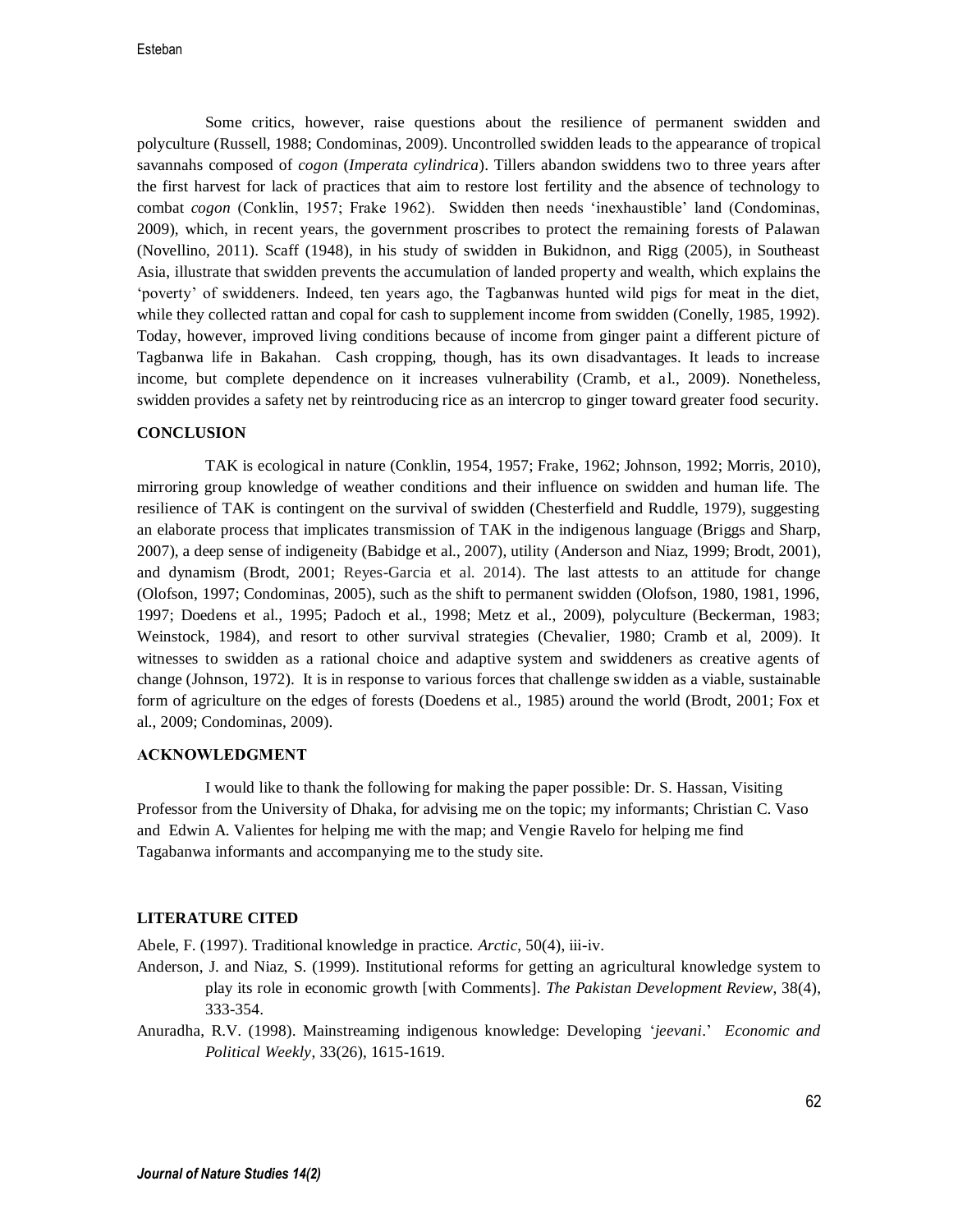- Babidge, S., Greer, S., Henry, R., and Pam, C. (2007). Management speak: Indigenous knowledge and bureaucratic engagement. *Social Analysis: The International Journal of Social and Cultural Practice*, 51(3), 148-164.
- Barrows, D. (1910). The Negrito and allied types in the Philippines. *American Anthropologist*, 12(3), 358-3.
- Barth, F. (1995). Other knowledge and other ways of knowing*. J. Anthrop. Res*., 51, 65-8.
- Beckerman, S. (1983). Does the swidden ape the jungle? *Human Ecology*, 11(1), 1-12.
- Berlin, B., Breedlove, D., and Raven, P. (1968). Covert categories and folk taxonomies. *American Anthropologist*, 70(2), 290-299.
- Briggs, J. and Sharp, J. (2004). Indigenous knowledges and development: A postcolonial caution. *Third World Quarterly*, 25(4), 661-676.
- Brodt, S. (2001). A systems perspective on the conservation and erosion of indigenous agricultural knowledge in central India. *Human Ecology*, 29(1), 99-120.
- Cadeliña, R. (1982). Batak interhousehold food sharing: A systematic analysis of food management of marginal agriculturalists in the Philippines. Ph.D. Dissertation, University of Hawaii. Manoa, Hawaii.
- Chesterfield, R. and Ruddle, K. (1979). Traditional agricultural skill training among peasant farmers in Venezuela. *Anthropos*, 74 (3/4), 549-565.
- Chevalier, J. (1980). Slash-and-burn agriculture and dual economy theories: A Peruvian case-study. *NS, North South*, 5(9), 67-95.
- Conant, C. (1909). The names of Philippine languages. *Anthropos*, 4(4), 1069-1074.
- Condominas, G. (2009). Anthropological reflections on swidden change in Southeast Asia. *Human Ecology*, 37(3), 265-267.
- Conelly, W. (1985). Copal and rattan collecting in the Philippines. *Economic Botany*, 39(1), 39-46.
- Conelly, W. (1992). Agricultural intensification in a Philippine frontier community: Impact on labor efficiency and farm diversity. *Human Ecology*, 20(2), 203-223.
- Conklin, H. (1954). The relation of Hanunuo culture to the plant world. Ph.D. Dissertation, Yale University, New Haven, Connecticut.
- Conklin, H. (1957). *Hanunuo Agriculture: A Report on an Integral System of Shifting Cultivation in the Philippines*. Rome, Food and Agricultural Organization of the United Nations.
- Cramb, R. et al. (2009). Swidden transfor-mations and rural livelihoods in Southeast Asia. *Human Ecology*, 37, 323-346.
- Cramb, R., Colfer, C., Dressler, W., Laungaramsri, P., Trang Le, Q., et al (2009). Swidden transformations and rural livelihoods in Southeast Asia. *Human Ecology*, 37(3), 323-346.
- Davis, P. (2007). Review: Tagbanwa: A Philippine Language on the Brink of Extinction by Robert A. Scebold. *Language*, 83(4), 922-923.

63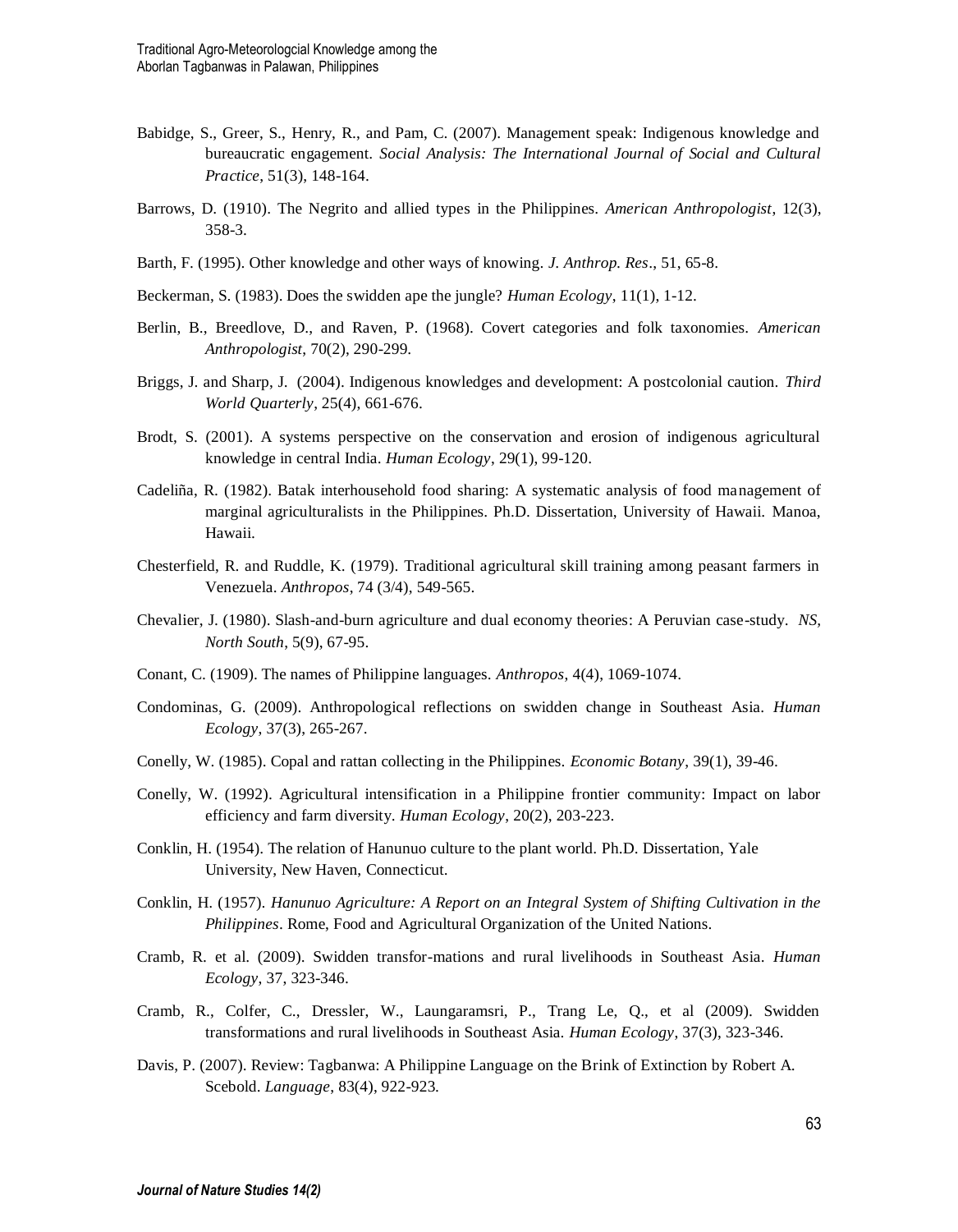- Dixon, B., Schaefer, R. and McCurdy, T. (2010). Traditional Chamorro farming innovations during the Spanish and Philippine contact period on Northern Guam. *Philippine Quarterly of Culture and Society*, 38(4), 291-321.
- Doedens, A., Persoon, G., and Wedda, A. (1995). The relevance of ethnicity in the depletion and management of forest resources in northeast Luzon, Philippines. *Sojourn: Journal of Social Issues in Southeast Asia*, 10(2), 259- 279.
- Dominguez, S. and Kolm, K. (2005). Beyond water harvesting: A soil hydrology perspective on traditional southwestern agricultural technology. *American Antiquity*, 70(4), 732-765.
- Dove, M. (1985). The agroecological mythology of the Javanese and the political economy of Indonesia. *Indonesia*, 39, 1-36.
- Doxtater, M. (2004). Indigenous knowledge in the decolonial era. *American Indian Quarterly*, 28(3/4), 618-633.
- Eder, J. (1977). Portrait of a dying society: Contemporary conditions among the Batak of Palawan. *Philippine Quarterly of Culture and Society*, 5(1-2), 12-20.
- Eder, J. (I978). The caloric returns to food collecting: Disruption and change among the Batak of the Philippine tropical forest. *Human Ecology*, 6, 55-69.
- Eder, J. (1987). *On the Road to Tribal Extinction*. Berkeley: University of California Press.
- Eder, J. (2003). Of fishers and farmers: Ethnicity and resource use in coastal Palawan. *Philippine Quarterly of Culture and Society*, 31, 207-225.
- Eder, J. (2004). Who are the Cuyonon? Ethnic identity in the modern Philippines. *The Journal of Asian Studies*, 63(3), 625-647.
- Ellen, R., and Harris, H. (1997). Concepts of indigenous environmental knowledge in scientific and development studies literature: A critical Assessment. APTF Working Paper 2, APTF, University of Kent, Canterbury, UK.
- Ellis, S. (2005). Meaningful consideration? A review of traditional knowledge in environmental decision making. *Arctic*, 58(1), 66-77.
- Fabinyi, Michael. (2010). The intensification of fishing and the rise of tourism: Competing coastal livelihoods in the Calamianes Islands, Philippines. *Ecology*, 38(3), 415-427.
- Ferrater-Mora, J. and Cohn, P. (1970). The language of religious experience. *International Journal of Philosophy and Religion*, 1, 22-33.
- Fishman, J. (1996). Ethnicity as being, doing, and knowing. In: Hutchison, J. and Smith, A. (eds.). *Ethnicity*, pp. 63-69. Oxford: Oxford University Press.
- Fox, J. (2000). How blaming "slash and burn" farmers is deforesting mainland Southeast Asia. *Asia Pacific Issues*, 47, 1-8.
- Fox, J., Fujita, Y., Ngidang, D., Peluso, N., Potter, L. Sakuntaladewi, L. et al. (2009). Policies, politicaleconomy, and swidden in Southeast Asia. *Human Ecology*, 37(3), 305-322.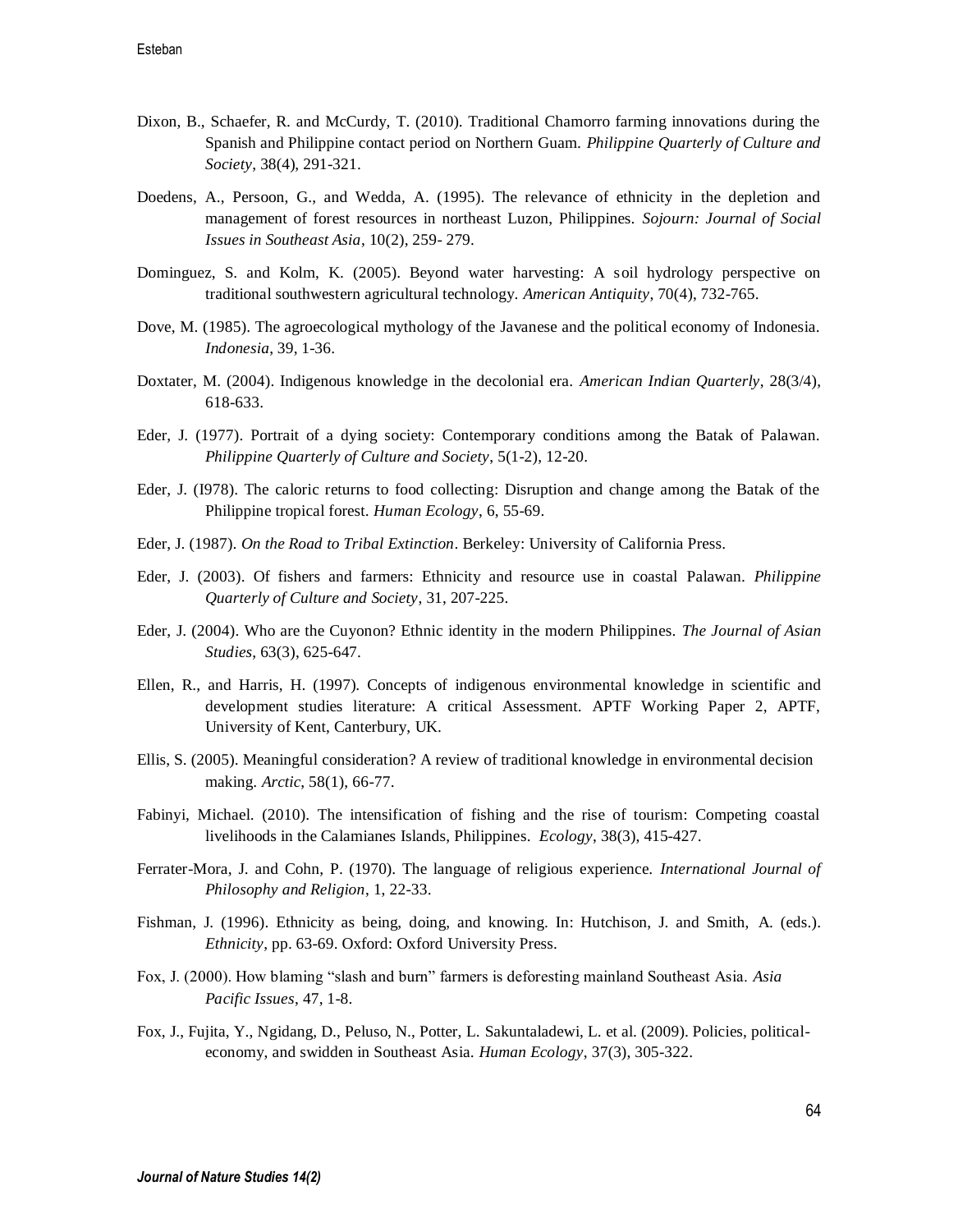- Fox, R. (I953). *The Pinatubo Negritos: Their Useful Plants and Material Culture*. Manila: Bureau of Printing.
- Frake, C. (1960). Family and kinship among the eastern Subanun*.* In: G. P. Murdock (ed.). *Social Structure in Southeast Asia*. New York: Viking Fund Publications in Anthropology No. 29.
- Frake, C. (1962). Cultural ecology and ethnography. *American Anthropologist*, 64(1), Part 1, 53-59.
- Geertz, C. (1963). *Agricultural Involution*. Berkeley, University of California Press.
- Goethals, P. (1975). *Rarak*: The annual swidden cycle. *Indonesia*, 20, 112-154.
- Goffman, E. (1986). *Frame Analysis: An Essay on the Organization of Experience*. Boston: Northwestern University Press.
- Gray, C. (2009). Rural out-migration and smallholder agriculture in the southern Ecuadorian Andes. *Population and Environment*, 30(4-5), 193-217.
- Haenn, N. (2002). Nature regimes in southern Mexico: A history of power and environment. *Ethnology*, 41(1), 1-26.
- Hunn, E., Johnson, D., Russell, P., and Thornton, T. (2003). Huna Tlingit traditional environmental knowledge, conservation, and the management of a "wilderness" park. *Current Anthropology*, 44(55), S79-S103.
- Jacobs, N. (2005). Lived environmental knowledge. *Environmental History*, 10(4), 710-711.
- Johnson, A. (1972). Individuality and experimentation in traditional agriculture. *Human Ecology*, 1(2), 149-159.
- Johnson, M. (ed.) (1992). *Capturing Traditional Environmental Knowledge*. Ottawa: International Development Research Centre and the Dene Cultural Institute.
- Kress, J. (1977). Contemporary and prehistory subsistence patterns in Palawan. In: W. Wood (ed.). *Cultural Ecological Perspective in Southeast Asia*. Ohio, Univ. Center, Int'l Studies, Southeast Asia Series, No. 4.
- Machlup, F. (1984). *Knowledge: It's Creation, Distribution and Economic Significance, 3. The Economics of Information and Human Capital*. Princeton: Princeton University Press.
- Madegowda, C. (2009). Traditional knowledge and conservation. *Economic and Political Weekly*, 44(21), 65-69.
- Metz, O., Padoch, C., Fox, J., Cramb, S., Leisz, S., Thanh Lam, N. and Duc Vien, T. (2009). Swidden change in Southeast Asia: Understanding causes and consequences. *Human Ecology*, 37(3), 259-264.
- Mills, M., Huber, T. and Pedersen, P. (1998). Ecological knowledge in Tibet. *The Journal of the Royal Anthropological Institute*, 4(4), 783- 786.
- Morris, B. (2010). Indigenous knowledge. *The Society of Malawi Journal*, 63(1), 1-9.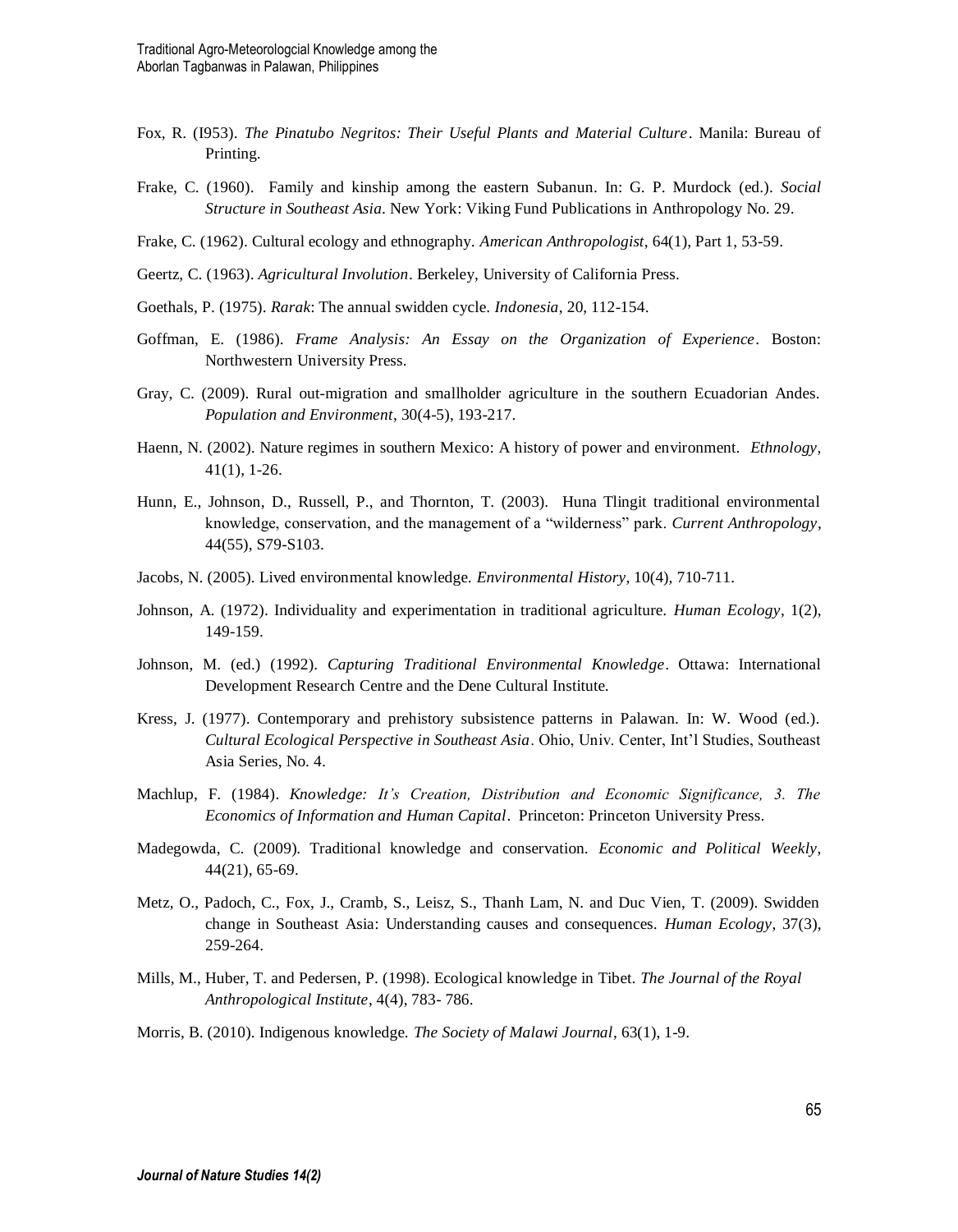- Novellino, D. (2011). Cycles of politics and cycles of nature: Permanent crisis in the uplands of Palawan. In: Roy Ellen (ed.). *Modern Crises and Traditional Stategies: Local Ecological Knowledge in Southeast Asia*, pp. 185-219. Oxford: Berghann Books.
- Olofson, H. (1980). Swidden and *kaingin* among the Tagalog: A problem in Philippine upland ethnoagriculture. *Philippine Quarterly of Culture and Society*, 8(2/3), 168-180.
- Olofson, H. (1981). Mang Ruben and Mang Jeremias: Permanent hillside farmers of Laguna. *Philippine Quarterly of Culture and Society*, 9(2), 111-134.
- Olofson, H. (1996). Taboo and environment, Cebuano and Tagbanuwa: Two cases of indigenous management of natural resources in the Philippines and their relation to religion. *Philippine Quarterly of Culture and Society*, 23 (1), 20-34.
- Olofson, H. (1997). Context is sovereign: Thoughts on indigenous agricultural knowledge in upland Cebu. *Philippine Quarterly of Culture and Society*, 25(1/2), 83-93.
- Padoch, C., Harwell, E., and Susanto, A. (1998). Swidden, *sawah*, and in-between: agricultural transformation in Borneo. *Human Ecology*, 26(1), 3-20.
- Perez, A. (1984). Rural settlement, community satisfaction and migration: A case study of the NARRA Settlement Project. Thesis, University of the Philippines. Quezon City.
- Perry, R. (2003). *Five Key Concepts in Anthropological Thinking*. Upper Saddle River, N.J.: Prentice Hall.
- Reid, L. (1971). Philippine minor languages: Word lists and phonologies. *Oceanic Linguistics Special Publications,* 8, i, iii-xii, 1-169, 171-239, 241.
- Reyes-Garcia, V., Aceituno-Mata, L., Calvet-Mir, L., Garnatje, T., Gomez-Baggenthun, E., Lastra, J. et al. (2014). Resilience of traditional knowledge systems: The case of agricultural knowledge in home gardens of the Iberian Peninsula. *Global Environmental Change*, 24, 223-231.
- Rigg, J. (2005). Poverty and livelihoods after full-time farming: A South-East Asian view. *Asia Pacific Viewpoint*, 46(2), 173-184.
- Robertson, A. (1996). The development of meaning: Ontogeny and culture. *The Journal of the Royal Anthropological Institute*, 2(4), 591-610.
- Robbins, P. (2003). Beyond ground truth: GIS and the environmental knowledge of herders, professional foresters, and other traditional communities. *Human Ecology*, 31(2), 233-253.
- Roburn, S. and the Tr'ondëk Hwëch'in Heritage Department (2012). Weathering changes: Cultivating local and traditional knowledge of environmental change in Tr'ondëk Hwëch'in traditional territory. *Arctic*, 65(4), 439-455.
- Russell, W. (1988). Population, swidden farming and the tropical environment. *Population and Environment*, 10(2), 77-94.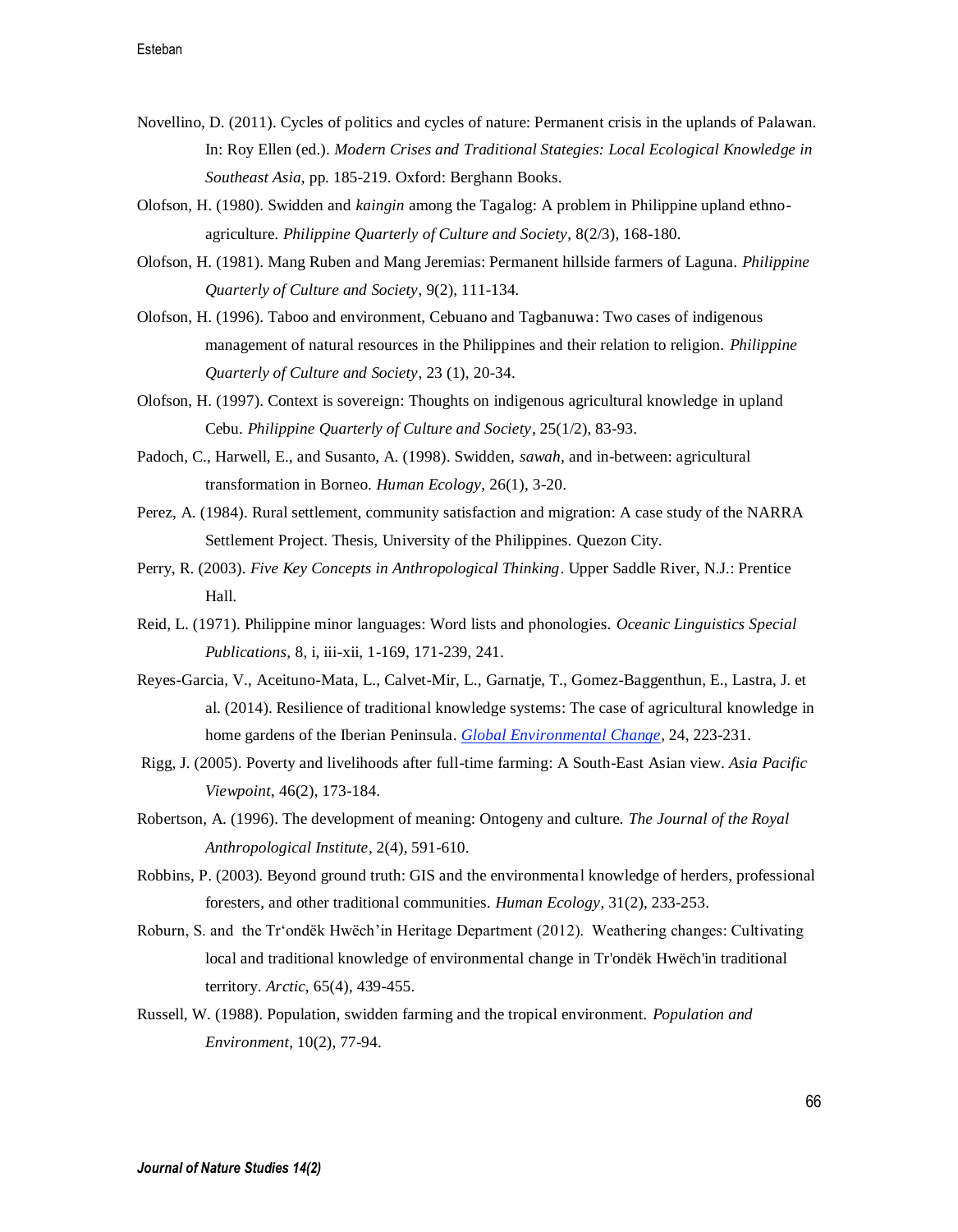Sahai, S. (1996). Importance of indigenous knowledge in IPR System. *Economic and Political Weekly*, 31(47), 3043-3045.

Palawan. www.nsb.gov.ph.

- Scaff, A. (1948). Cultural factors in ecological change on Mindanao in the Philippines. *Social Forces*, 27(2), 119-123.
- Scebold, R. (2003). *Central Tagbanwa: A Philippine Language on the Brink of Extinction*. Manila: Linguistic Society of the Philippines.
- Schmidt-Vogt, D., Leisz, S.J., Mertz, O., Heinimann, A. Thiha, T., Messerli, P. et al. (2009). An assessment of trends in the extent of swidden in Southeast Asia. *Human Ecology*, 37(3), 269-280.
- Schultz, T. W. (1964). *Transforming Traditional Agriculture*. New Haven: Yale University Press.
- Service, C., Adams, M., Artelle, K., Paquet, P. Grant, L., and Darimont, C. (2014). Indigenous knowledge and science unite to reveal spatial and temporal dimensions of distributional shift in wildlife of conservation concern. *PLOS ONE*, 9(7), 1-9.
- Sillitoe, P. (1998). The development of indigenous knowledge: A new applied anthropology. *Current Anthropology*, 39(2), 223-252.
- Spak, S. (2005). The position of indigenous knowledge in Canadian co-management organizations. *Anthropologica*, 47(2), 233-246.
- Stevenson, M. (1996). Indigenous knowledge in environmental assessment. *Arctic*, 49(3), pp. 278-291.
- Sturgeon, J. (2007). Pathways of "indigenous knowledge" in Yunnan, China. *Alternatives: Global, Local, Political*, 32(1), 129-153.
- Thomson, A. (1948). The growth of meteorological knowledge of the Canadian. *Arctic*, 1(1), 34-43.
- Tong, L. (2010). Protecting traditional knowledge Does secrecy offer a solution? *PER/PELJ*, 13(4), 162-180.
- Warren, C. (1964). The Batak of Palawan: A Culture in Transition. Philippine Studies Program Research Series No. 3. Chicago: University of Chicago.
- Warren, C. (I984). Agricultural development of the Batak of Palawan, Philippines. *Crossroads*, 2, 1-11.
- Weinstock, J. (1984). Monoculture or Polyculture in a swidden system. *Human Ecology*, 12 (4), 481- 482.
- Wiber, N. (1985). Dynamics of the peasant household economy: Labor recruitment and allocation in an upland Philippine community. *Journal of Anthropological Research*, 41(4), 427-441.
- Wilson, W. (2004). Introduction: Indigenous knowledge recovery is indigenous empowerment. *American Indian Quarterly*, 28(3/4), 359-372.
- WIPO (1998-1999). Intellectual Property Needs and Expectation of Traditional Knowledge Holders. WIPO Report on Fact Finding Missions on Intellectual Property and Traditional Knowledge. Geneva, Switzerland.